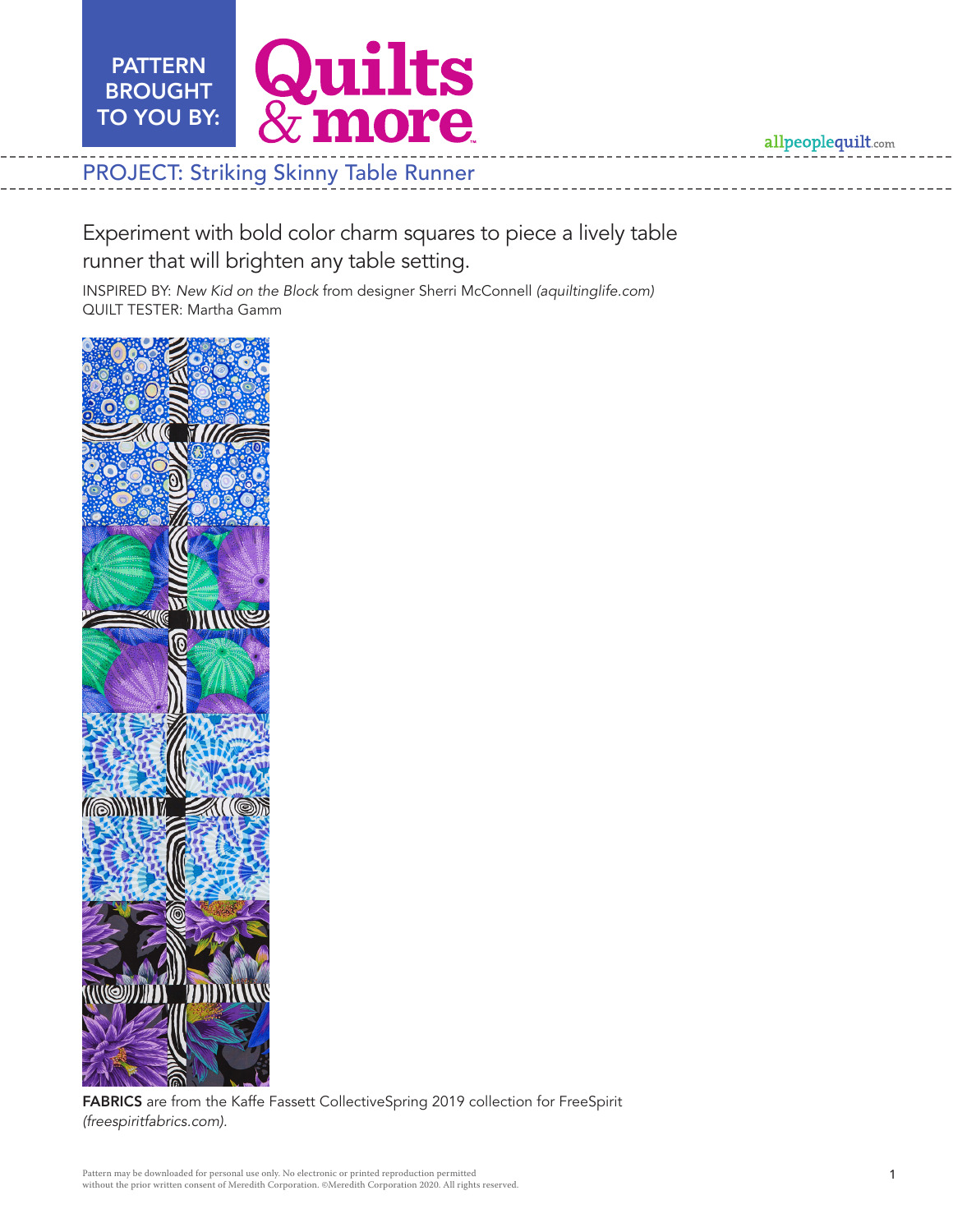

## allpeoplequilt.com

# PROJECT: Striking Skinny Table Runner

## **QUILT**

Finished size: 101/2×401/2" Finished block: 10" square

PATTERN

### MATERIALS

Yardages and cutting instructions are based on 42" of usable fabric width.

- o 4—5" squares (charm squares) *each* of four assorted prints (blocks)
- $\Box$  1/8 yard black print (sashing rectangles)
- $\Box$  1-5" square (charm square) solid black (sashing square)
- $\Box$  1/<sub>3</sub> yard binding fabric
- $\Box$  1% yards backing fabric
- $\Box$  191/2×491/2" batting

#### CUT FABRICS

Cut pieces in the following order.

#### **From black print, cut:**

- 16—1½ $\times$ 5" sashing rectangles
- **From solid black 5" square, cut:**
- $\quad$  4— $1\frac{1}{2}$ " sashing squares
- **From binding fabric, cut:**
- 3—2<sup>1</sup>/2×42" binding strips

#### ASSEMBLE BLOCKS

Measurements include 1 ⁄4" seam allowances. Sew with right sides together unless otherwise stated.

Press seams in directions indicated by arrows on Block Assembly Diagram.

- 1) Referring to **Block Assembly Diagram,** lay out four matching print 5" squares, four black print  $1\frac{1}{2} \times 5$ " sashing rectangles, and one solid black  $1\frac{1}{2}$ " sashing square in three rows. Sew together pieces in rows. Join rows to make a block. The block should be 101 ⁄2" square including seam allowances.
- 2) Repeat Step 1 to make four blocks total.
- 1) Referring to **Quilt Assembly Diagram,** lay out blocks in a row.
- 2) Sew together blocks to complete quilt top. Press seams in one direction.

#### FINISH QUILT

- 1) Layer quilt top, batting, and backing; baste. Quilt as desired.
- 2) Bind with binding strips.